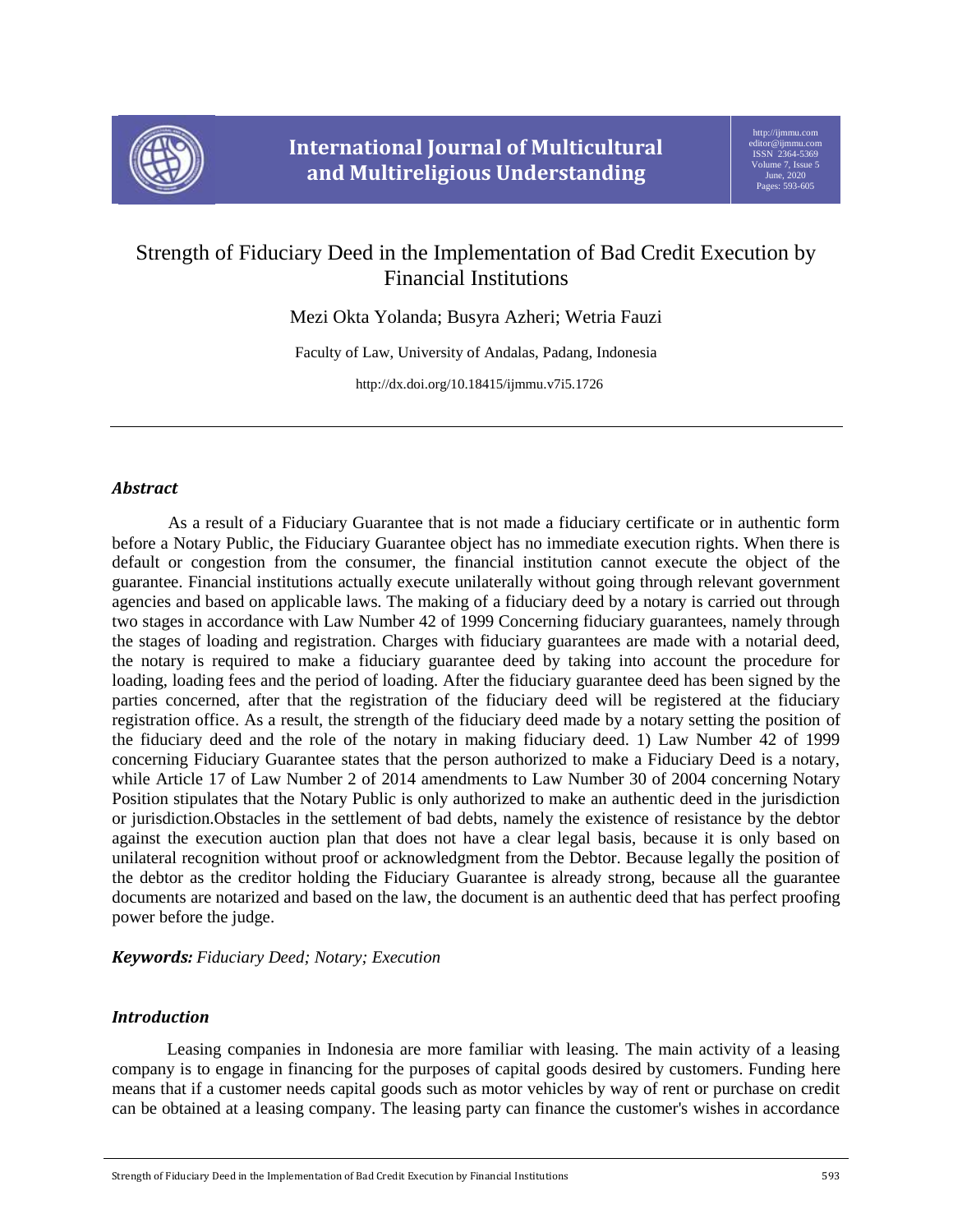with the agreement agreed by both parties.<sup>1</sup>One of the reasons for the emergence of leasing lately has been much troubled by entrepreneurs, because the market for industrial products has narrowed, this is because competitiveness is tighter between similar companies, while the purchasing power of people in cash is increasingly diminishing, to maintain continuity the results of its production, the entrepreneurs try to find a way out, namely through the leasing agency.<sup>2</sup>

Leasing is a contract where someone uses equipment that belongs to someone else. The user (the lessee) pays a certain amount regularly to the owner (the lessor). An important characteristic of leasing is that the use of equipment is separate from ownership. The rules in leasing provide benefits to both parties where the lessee can generate extra income by using equipment, and the owner receives income as long as he remains the owner. Companies around the world use leasing to fund vehicles, machinery and equipment.<sup>3</sup>

Providing credit facilities or loan money by creditors to debtors also carries risks, that is, the loans are not returned by the debtor to the creditor in accordance with what has been agreed. To anticipate this risk or at least to reduce the risk so that creditors do not experience losses on money that has been lent to the debtor, it is necessary to have a guarantee for movable and immovable objects in order to provide legal certainty to the parties concerned in this matter creditor. The form of guarantee born from jurisprudence becomes a concrete legal flow in the legislation whose extension has been confirmed in Law Number 42 of 1999 concerning Fiduciary Guarantees.<sup>4</sup>

Basically, the Ministerial Regulation regulates fiduciary security registration obligations within a certain period. The obligation is only charged to consumer finance companies that finance motorized vehicles as affirmed in the provisions of Article 1 of the Minister of Finance Regulation No.130 / PMK.010 / 2012 Concerning Registration of Guarantees Fiduciary For Finance Companies. Purchase of motorized vehicles in installments under Civil law is a lease which includes an Inominat agreement or an agreement that is not regulated in the Civil Code, because in the Civil Code it only regulates the sale and purchase and lease of the exchange, the sale and purchase itself with a cash cash system.<sup>5</sup>

Buyers of vehicles in leasing as consumers must be protected in accordance with Law No. 8 of 1999 concerning Consumer Protection in its consideration, among others, states: "that national economic development in the era of globalization must be able to support the growth of the business world so that it is able to produce a variety of goods and / or services that have technological content that can improve the welfare of many people and at the same time get certainty. goods and / or services obtained from trade without causing consumer losses. " Not infrequently the sacrifice given is not comparable with the restoration of rights that have been violated.<sup>6</sup>

Withdrawal of the vehicle for reasons of arrears in arrears by leasing as an officer of a financial institution is an event that is often found in various media news and experience in the community. On the basis of legal certainty for finance companies in connection with the implementation of fiduciary transactions, on the 7th of August 2012 the Minister of Finance Regulation No.130 / PMK.010 / 2012 was

 $\overline{\phantom{a}}$ 

<sup>&</sup>lt;sup>1</sup>Kasmir, Banks and other Financial Institutions, Rajawali Pers, Jakarta, 2013, p. 242.

<sup>2</sup>Nurwidiatmo, Compilation of Legal Fields on Leasing, National Legal Development Agency & Ministry of Law and Human Rights Republic of Indonesia, Jakarta, 2011, p. 2

<sup>3</sup>Linda Deelen, Mauricio Dupleich, Louis Othieno & Oliver Wakelin, Leasing for Small and Micro Enterprises, International Labor Organization, Jakarta, 2003, p. 1

<sup>4</sup>Nur Adi Kumaladewi, OP. Cit., P. 61.

<sup>5</sup>Demy Amelia and Amanda Manalip, Legal Protection of Consumers in the Withdrawal of Motorized Vehicles conducted by the Company, Journal of Lex Administratum, Vol. V, No. 3, May 2016, p. 42

<sup>6</sup>Yusuf Shofie, Consumer Protection and Legal Instruments, COMPANY LIMITED Citra Aditya Bakti, Jakarta, 2000, p. 301.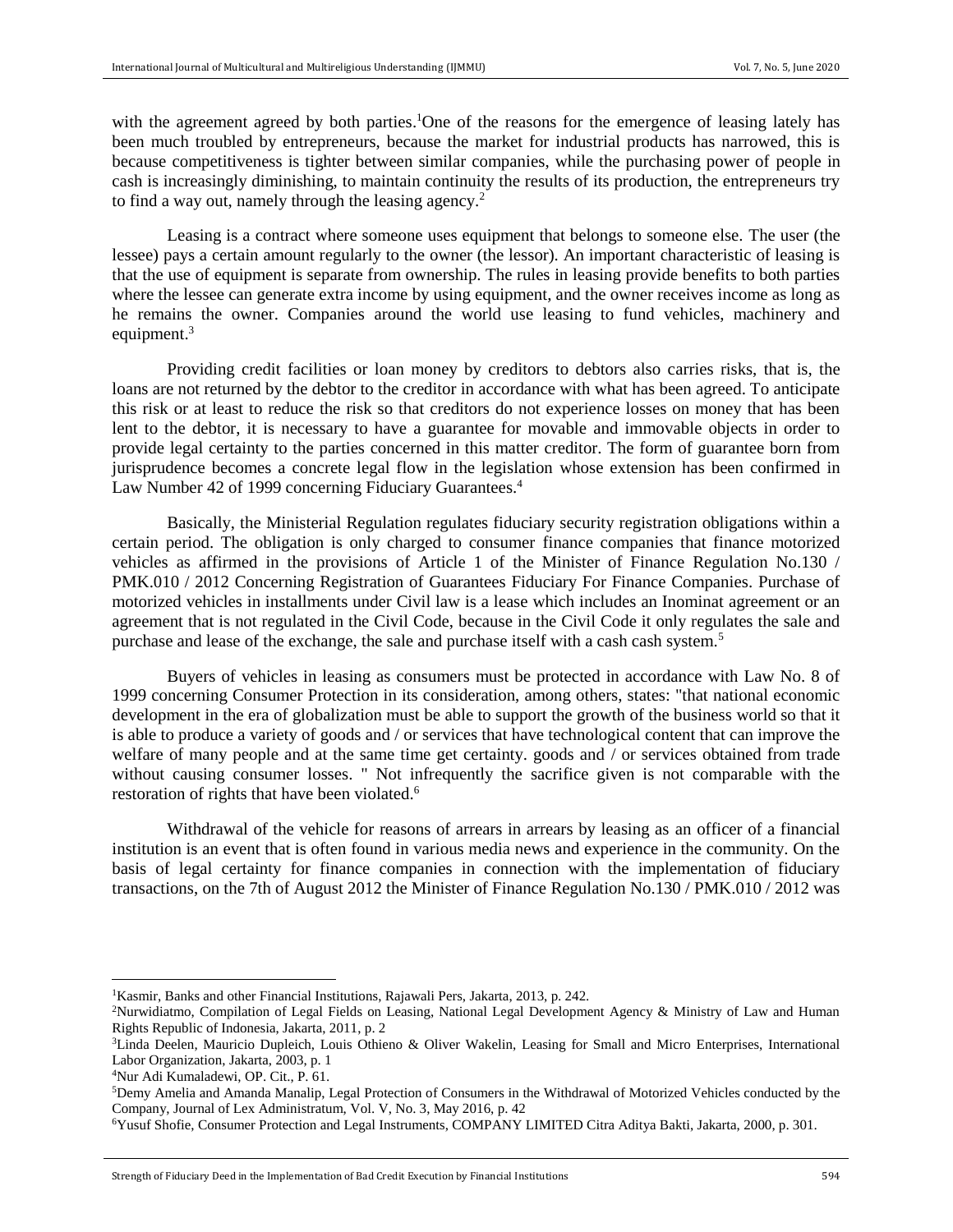published concerning Fiduciary Registration Registration for Financing Companies conducting financing for Motorized Vehicles with Fiduciary Imposition imposes. .<sup>7</sup>

On the basis of a trust guarantee that is fiduciary, what must be done by fiduciary recipients (creditors) if the fiduciary giver (debtor) defaults on his obligations or breach of promise in the form of Fiduciary giver (debtor) fulfilling his obligations at the time the repayment of his debt is ripe for collection, then in such an event, the fiduciary recipient (creditor) can carry out his execution of fiduciary collateral.<sup>8</sup>

Basically, what must be agreed upon in advance is that what is called execution is the implementation of court decisions and or deeds. The purpose of the execution is to take the debtor's debt settlement through the sale of certain objects belonging to the debtor or the third party guarantor.<sup>9</sup>

In this case, Izwa Farizal, as the consumer who obtained a financing credit facility from a financial institution, has 2 financing agreements. The creditors arrived with a view to forcibly withdrawing 2 Toyota Dyna Dump brand four-wheeled vehicles in which the financing agreement is due. payment is August 31 and August 30. In the debt collector's note that the debtor does not make payments on time and is considered default. According to the debtor can not make payments because his business is stuck. And debtors are forced to pay in arrears for 4 months. and the Toyota Astra Financial Service Padang Branch Limited Company made the forced withdrawal of the 2 vehicles with the withdrawal, the debtor could not make a living and continue credit. As in the case above, the Regulation of the Position of Fiduciary Deed and the Role of Notaries in the Making of Fiduciary Deed. Article 5 Paragraph (1) of Law Number 42 of 1999 concerning Fiduciary Guarantee states that the person authorized to make a Fiduciary Deed is a notary.

Abdul Kadir Muhammad, the notary in carrying out his duties and officials must be responsible, meaning:

- 1. Notaries are required to make the deed properly and correctly
- 2. Notaries are required to produce a quality deed
- 3. Positive effect  $10$

As a result of a Fiduciary Guarantee that is not made a fiduciary certificate or in authentic form before a Notary Public, the Fiduciary Guarantee object has no immediate execution rights. At the time of default or congestion from the consumer, the financial institution cannot execute the object of the guarantee. in fact, they carry out unilateral executions without going through the relevant government agencies and based on the applicable laws and regulations.

#### *Result and Discussion*

Fiduciary collateral is a conventional product that is applied to provide protection for creditors in particular. When a debtor defaults, the creditor can request compensation from the debtor through the execution of a fiduciary guarantee. With fiduciary registration, execution of collateral items can be carried

<sup>7</sup>Widaningsih, Juridical Review of Fiduciary Registration for Financing Companies (Minister of Finance Regulation No. 130 / PMK.010 / 2012), Journal, Malang State Polytechnic, 2016, p. 550.

<sup>8</sup> *Ibid*., p. 319. 9 *Ibid*., p. 320.

<sup>10</sup>Abdul Kadir Muhammad, Indonesian Civil Law, Citra Aditya Bakti, Bandung, 1993, p. 49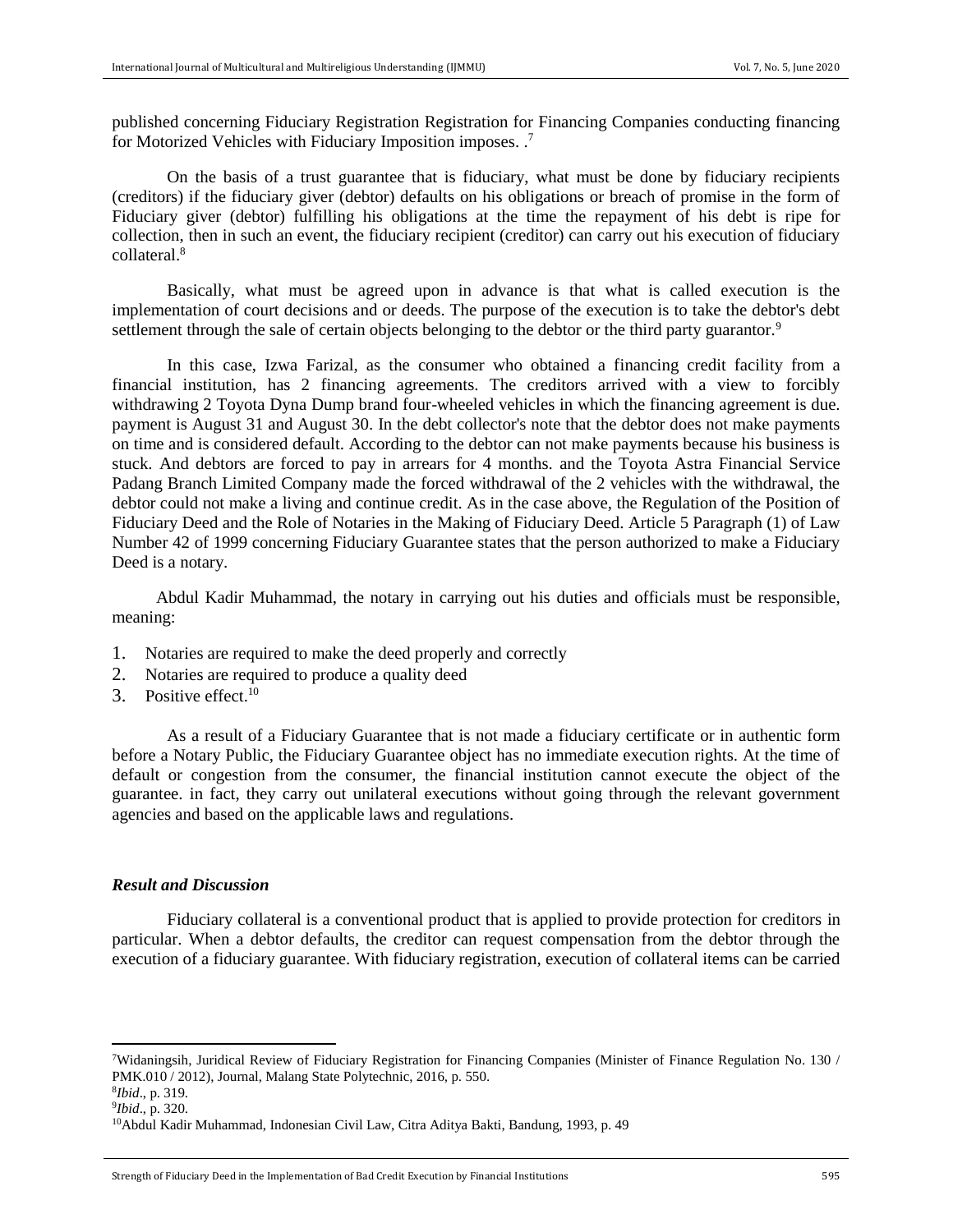out immediately without waiting for a court decision. Such conditions make it easy for financial institutions to withdraw compensation from financing provided to customers.<sup>11</sup>

Some legal basis which is the basis for the implementation of Fiduciary Guarantees, among others, are as follows:

- 1. Law Number 42 of 1999 concerning Fiduciary Guarantees;
- 2. Government Regulation Number 86 of 2000 concerning Procedures for Registration of Fiduciary Guarantees and Costs for Making Fiduciary Deed Guarantees;
- 3. Government Regulation Number 87 of 2000 concerning Amendment to Government Regulation Number 26 of 1999 concerning Tariffs for Types of Non-Tax State Revenues Applicable to the Ministry of Law and Human Rights;
- 4. Presidential Decree of the Republic of Indonesia Number 139 Year 2000 concerning Establishment of Fiduciary Registration Offices in Every Provincial Capital in the Territory of the Republic of Indonesia;
- 5. Decree of the Minister of Law and Human Rights of the Republic of Indonesia Number M.08- PR.07.01 of 2000 concerning the Opening of the Fiduciary Guarantee Registration Office;
- 6. Indonesian Minister of Law and Human Rights Regulation No. M. MH02.KU.02.02. Yr. 2010 concerning Procedures for Management and Reporting of Non-Tax State Revenues of Legal Services in the Field of Notary, Fiduciary and Citizenship in the Regional Office of the Ministry of Law and Human Rights.

That according to our legal system, and also the law in most Continental European countries, that the object of the debt collateral is a movable object, the guarantee is bound in the form of a pledge. The pledged mortgage pledge must be submitted to the recipient of the pledge. While for immovable property that is collateral in the form of mortgages (mortgage rights) a permanent guarantee on the debtor. In the case of movable property guarantees the debtor objects to surrender his object on the other hand the creditor also has no interest, so a new form of collateral arises where the object is movable object but the power over the object does not go to the creditor:

- 1. Not all land rights can be enshrined. That what drives the emergence or development of fiduciary practices is the existence of certain land rights that cannot be guaranteed by mortgages or fiduciaries;
- 2. Objects of civil collateral debt instruments. There are other items which are actually included as movable property but which have properties such as immovable property so that the binding with a pledge is deemed unsatisfactory, especially because of the obligation to surrender the power of the object of the debt collateral object;
- 3. Development of new ownership law institutions. The development of ownership of certain goods which cannot always be followed by the development of collateral, so that the rights to the goods actually do not move, but can not be bound with mortgages (mortgage rights);
- 4. Movable objects as collateral for debt cannot be delivered.<sup>12</sup>

The implementation of bad credit execution in the city of Padang is as follows:

- a. The process of executing fiduciary collateral objects has been in accordance with the procedures set out in the fiduciary agreement including compliance with the warnings to the debtor.
- b. Officers who execute fiduciary collateral objects are company employees or company outsourcing employees who have a letter of assignment to execute fiduciary collateral items.
- c. Officers who carry out fiduciary guarantees carry fiduciary guarantee certificates.

 $\overline{\phantom{a}}$ 

Strength of Fiduciary Deed in the Implementation of Bad Credit Execution by Financial Institutions 596

<sup>11</sup>M. Yasir, Legal Aspects of Fiduciary Assurance, Syari Social & Cultural Journal, Vol. 3, No. 1, FAI Muhammadiyah University, Jakarta, 2016, p. 76.

<sup>12</sup>*Ibid.*, p. 81.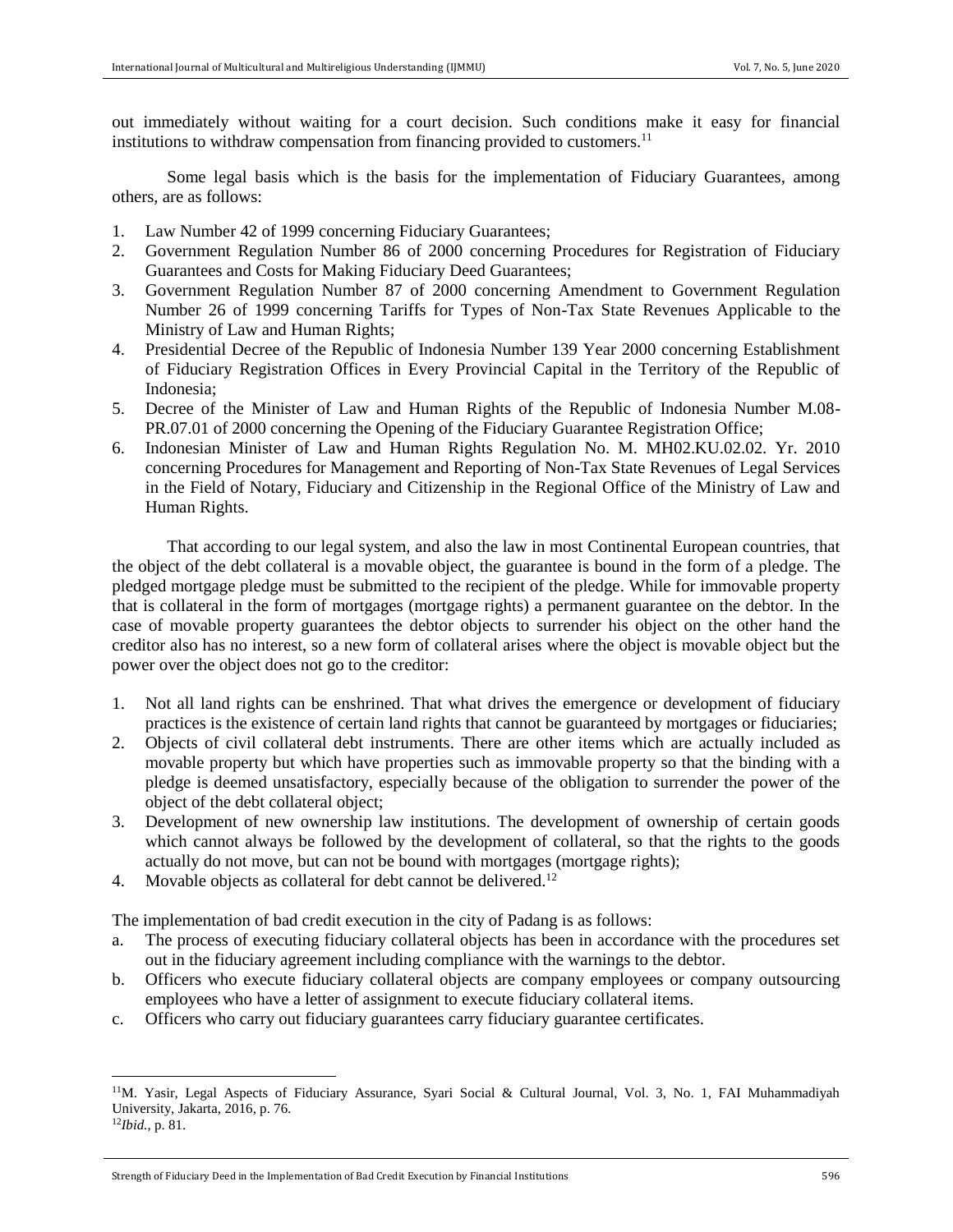d. The process of selling the results of the execution of fiduciary collateral objects must be carried out in accordance with the legislation of fiduciary guarantees. $^{13}$ 

In carrying out the execution of fiduciary collateral carried out by the debbt collector who does not carry a fiduciary collateral certificate, the withdrawal of fiduciary collateral may not be carried out by the debt collector even if he brings a power of attorney from the company. However, in reality, the withdrawal of objects that have fiduciary guarantees has not yet proceeded as governed by the applicable law, so that many people feel disadvantaged and not a few who bring this problem to the Consumer Sangketa Settlement Board.

Consumer Sangketa Settlement Board is one of the consumer justice institutions domiciled in each regency and city level II throughout Indonesia, as regulated according to statutory regulation No. 8 of 1999 concerning consumer protection. The main task of this body is to settle consumer disputes outside the court institution and has the authority to conduct an examination of the truth of reports and statements of the parties who are taking part, seeing or seeing payment marks, bills or receipts, laboratory test results and other evidence. To complete consumer sangketa, the Consumer Sangketa Settlement Agency has members consisting of 3 elements, namely from the Government, Consumers and business actors.

In deciding the case of the consumer sangkeka, the consumer sangketa settlement body issues the decision no later than 21 working days after the lawsuit is received, when the decision has been received by the business actor, then within 7 working days of receiving the decision, the business actor is obliged to implement the decision. If the business actor feels objection to the decision so that it is not carried out by the business actor, the consumer sangketaia settlement body submits the decision to the investigator to conduct an investigation in accordance with the provisions of the applicable law.

The court makes the decision of the consumer sangk settlement body as sufficient preliminary evidence, the decision of the tribunal is requested to determine its execution to the state court where the consumer is harmed, where the state court is obliged to issue a decision on objection within 21 working days, after which the parties can submit an appeal to the Supreme Court Republic of Indonesia. The Supreme Court is obliged to issue the decision within 30 days of receiving the appeal.

Based on the results of an interview with one of the members of the consumer sangketa settlement body, the incoming process is dominated by the problems faced by motor vehicle consumers drawn by related parties and the problem of power outages, this can be seen from the handling that entered during the current year as many as 43 cases 22 of them 22 related to leasing. In 2013 the trial increased to 100 cases, but in 2014 and 2015 there was a decrease in cases to 92 and 81 cases, from 81 cases entered, as many as 73 cases had been resolved.

In [POJK Number 29 / POJK.05 / 2014c](https://www.hukumonline.com/pusatdata/detail/lt5472fa07c4c3a/node/lt5178eb81911e9/peraturan-otoritas-jasa-keuangan-no-29_pojk.05_2014-tahun-2014-penyelenggaraan-usaha-perusahaan-pembiayaan)oncerning the Operation of a Financing Company, the imposition of fiduciary guarantees which must be carried out by a Financing Company. In Article 21 paragraph (1) it states that a Financing Company that conducts financing by charging a fiduciary guarantee must register the fiduciary guarantee referred to the fiduciary registration office, in accordance with the law governing the fiduciary guarantee. While,Article 22 The Financing Company is obliged to register fiduciary guarantees at the fiduciary registration office no later than 1 (one) month as from the date of the financing agreement. Not only that, in Article 23 it states that the Financing Company is prohibited from executing collateral objects if the fiduciary registration office has not issued a fiduciary guarantee certificate and handed it over to Financing Company. Meanwhile, Article 24 confirmsEthe execution of fiduciary collateral objects by the Financing Company must fulfill the terms and conditions as regulated in the law regarding fiduciary guarantees and have been agreed by the parties in the financing agreement. Article 50 statesP.Financing Company employees and / or outsourcers handling billing are

<sup>&</sup>lt;sup>13</sup>Interview with Aria Kusuma: Remedial Section Head at a financial institution, Thursday, August 1, 2019, 10:00 AM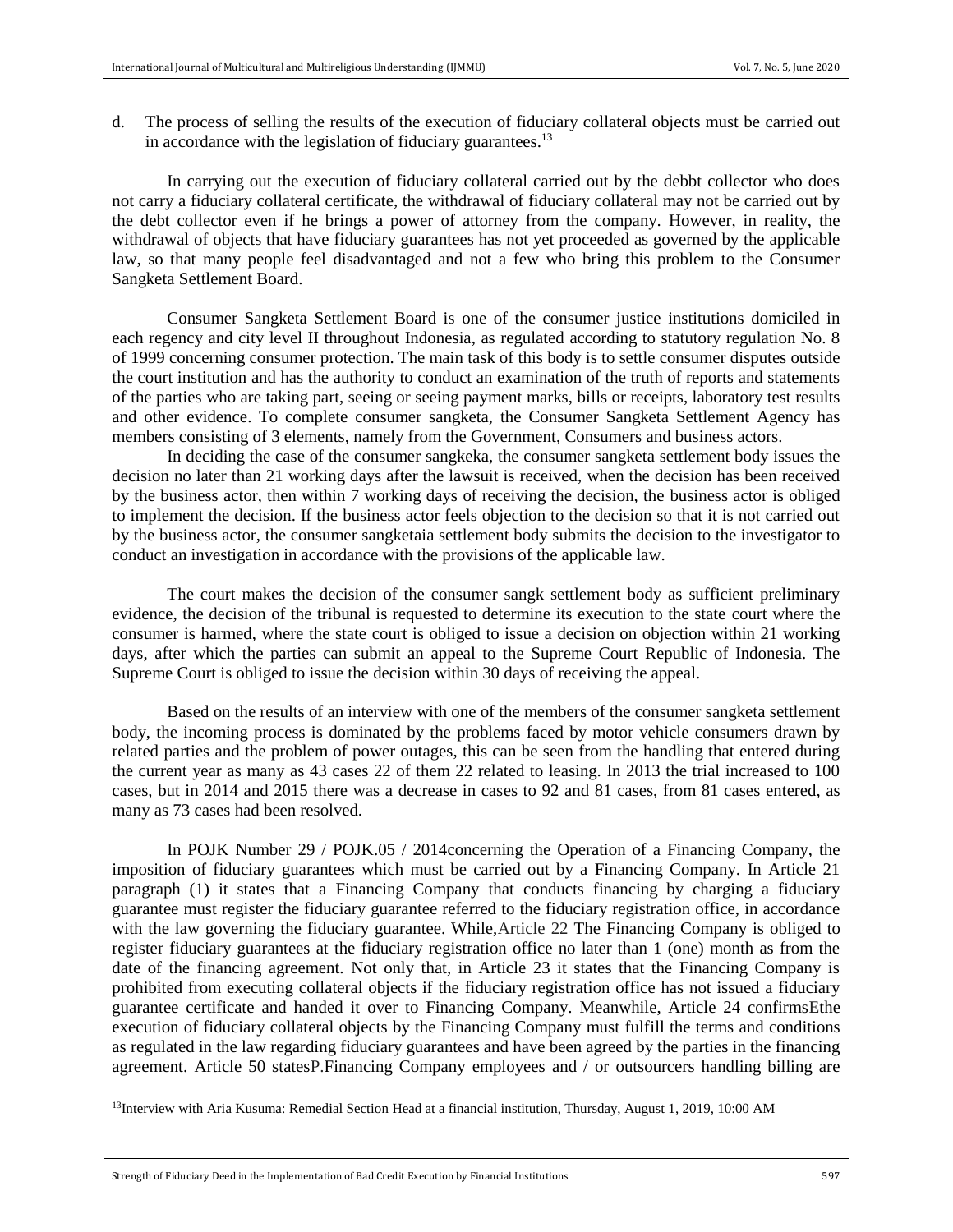required to have a professional certificate in the billing field from an institution appointed by the association by giving notification to the FSA and accompanied by the reason for the appointment.

The validity of an agreement regulated in Article 1320 of the Civil Code states that the objective legal requirements that must be met are legal reasons and certain matters. The notary public is the only public official who is given the authority to make a Fiduciary Deed of Guarantee and has a very important responsibility for the validity of the fiduciary deed he has made. According to Article 1868 of the Civil Code, what is meant by an authentic deed is a deed made in a form determined by law or before an authorized public official for that place where the deed was made if it fulfilled the following elements, that is:

- 1. Made in the form specified by law;
- 2. Made by or in the presence of an authorized public official for the purpose of making the deed;
- 3. Made in the area of authorized notary public.

Article 1868 of the Civil Code states that "Deed made by or before" indicates that there are 2 (two) groups of forms of Notary Deed, namely:

- 1. Made by (door) Notary Public or called the Deed of Relaas or Deed of Official (ambtelijke akten); and
- 2. Made before (ten overstaan) Notary or called Partij Deed (partij-akten) or also called the Deed of the parties. Partij deed or party deed (partij deed).<sup>14</sup>

The deed drawn up before or by a Notary has already been determined in Article 38 of the Notary Position Law. The elements include the following:

- 1. Initial (beginning / head) of the deed;
- 2. Comparative;
- 3. Premise (recitals) deed;
- 4. The contents / body of the deed;
- 5. End / closing of the deed Each person who makes a deed before a notary must be listed in the deed's comparison.

According to UUJN, Article 15 Paragraph (1), the authority of a Notary Public is to make a deed with the following limitations:

- 1. Not excluded from other officials determined by law;
- 2. Concerning the deed that must be made or authorized to make an authentic deed concerning all deeds, agreements, and provisions required by the law or desired by the person concerned;
- 3. Regarding legal subjects for the benefit of whom the deed was made.
- 4.

 $\overline{\phantom{a}}$ 

The Notary also has the authority to make an in Original deed (although the Law is included in the provisions of Article 16 Paragraphs (2) and (3), but if you see the substance, then it is the authority of the Notary), namely:

- 1. Payment of rent, interest and pensions;
- 2. Offer cash payment;
- 3. Protest against non-payment or receipt of securities;
- 4. Deed of power of attorney;

<sup>&</sup>lt;sup>14</sup>Herlien Budiono, Collection of Civil Law Posts in the Notary Field, Citra Aditya Bakti, Bandung, 2007, p. 51-52.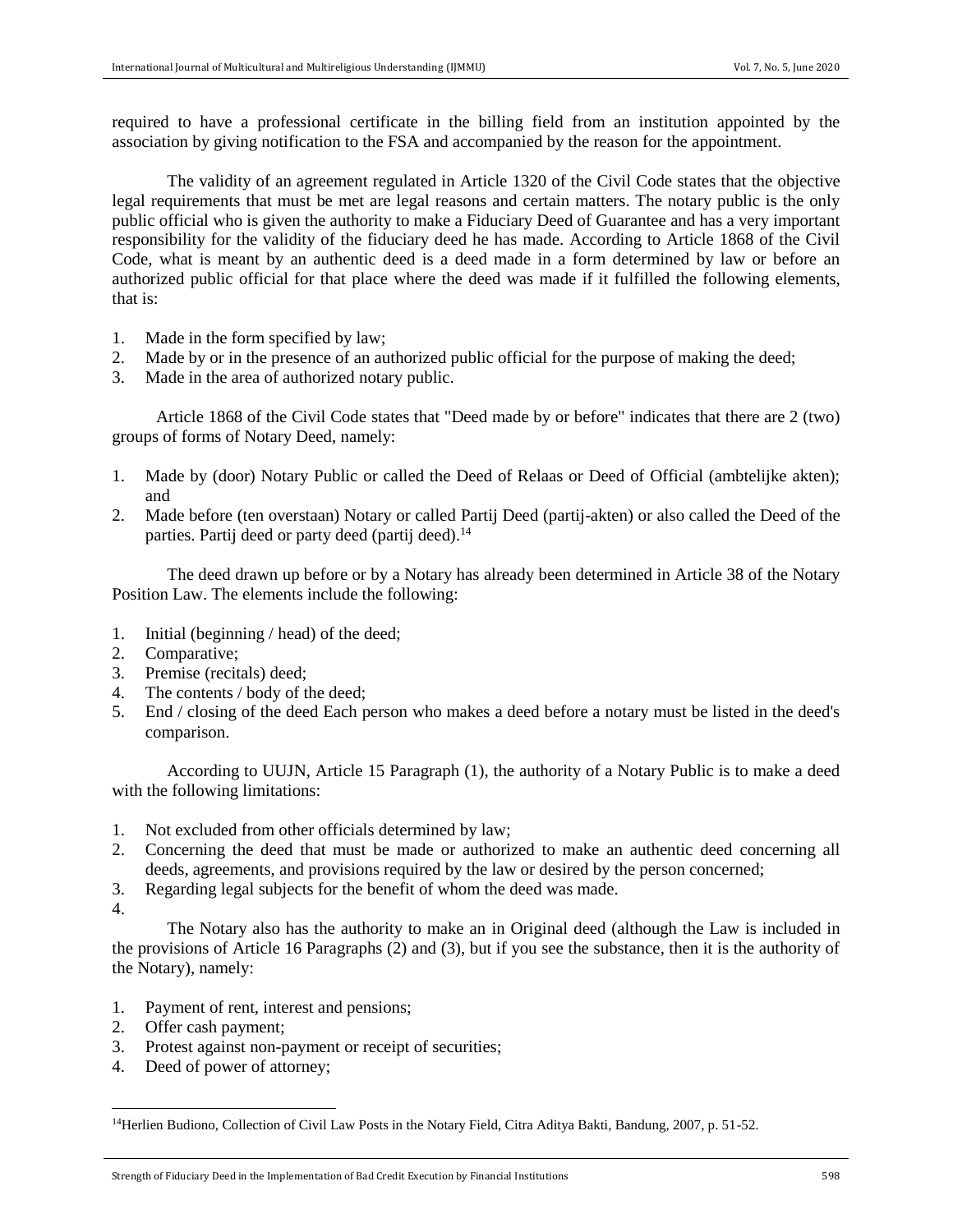- 5. Certificate of ownership; or
- 6. Other deeds are based on statutory regulations.

In making an authentic deed the thing to consider is that although all the terms and elements of an authentic deed have been fulfilled, an authentic deed can be said to be authentic if the deed is as long as there is no person or party in question and proves the authenticity of the deed, then the deed is still considered valid for the sake of law. Regarding the responsibilities of the notary public official in relation to material truth, there are four points, namely:

- 1. Civil notary responsibility for the material truth of the deed he made.
- 2. Criminal notary responsibility for material truth in the words he made.
- 3. The responsibility of the Motaris is based on the rules of the notary position on the material truth in the deed he made.
- 4. The notary's responsibility in carrying out his duties and positions is based on a notary code of ethics.<sup>15</sup>

Abdul Kadir Muhammad, the notary in carrying out his duties and officials must be responsible, meaning:

- 1. Notaries are required to make the deed properly and correctly
- 2. Notaries are required to produce a quality deed
- 3. Positive effect.<sup>16</sup>

 $\overline{a}$ 

The scope of notary liability includes material truth, it can be divided into four points:

- 1. Civil notary liability for material truth to the deed he made;
- 2. Criminal notary liability for material truth in the words he made;
- 3. The responsibility of the Motaris is based on the rules of the notary position on the material truth in the deed he made;
- 4. The notary's responsibility in carrying out his duties and positions is based on a notary code of ethics.

The factors that can cause a deed to be canceled are:

- 1. There is an error in the process of making a deed that is not in accordance with the law;
- 2. There was a typo in the copy of the notarial deed;
- 3. An error in the form of a notarial deed;
- 4. There was an error in the contents of the notarial deed;
- 5. Unlawful acts committed by a notary in making a deed.

The strength of a fiduciary deed made by a notary governing the position of a fiduciary deed and the role of a notary in making fiduciary deed Article 5 paragraph (1) of Law Number 42 of 1999 concerning Fiduciary Guarantee states that the person authorized to make a Fiduciary Deed is a notary, while Article 17 of the Law Law Number 2 of 2014 amendments to Law Number 30 of 2004 concerning Notary Position, which stipulates that Notaries are only authorized to make authentic deeds in their jurisdiction or jurisdiction. According to the theory of legal effectiveness states that the effectiveness of a law is determined by 5 (five factors), namely: the legal factors themselves, law enforcement factors, namely the parties who form or implement the law in this case Clipan Finance Limited Liability Company in the implementation of bad credit execution.

<sup>15</sup>Abdul Ghofur Anshori, Philosophy of Law, Gadjah Mada University Press, Yogyakarta, 2009, p. 34-36.

<sup>16</sup>Abdul Kadir Muhammad, Indonesian Civil Law, Citra Aditya Bakti, Bandung, 1993, p. 49.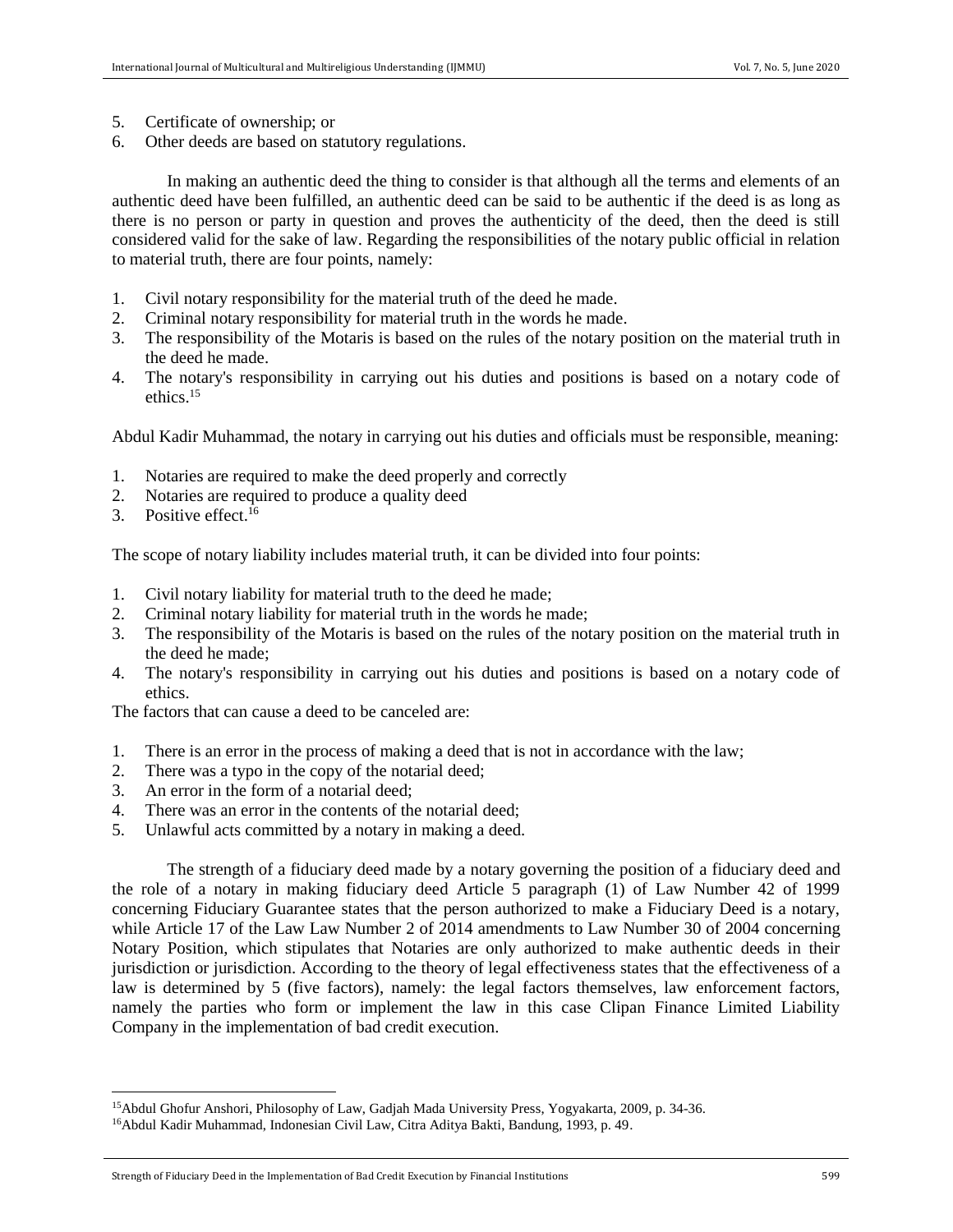Humans have a behavior that is different from each other, especially those related to the issue of responsibility relating to something that has been promised between the two parties, if in an agreement the debtor does not carry out what has been promised then it can be said he has done a default. It can also be said that he has been negligent or negligent or broken promises or even violated the agreement by doing something that is prohibited or prohibited. This has legal consequences ie the injured party or parties can demand the implementation of the achievements or other consequences set in agreement (compensation).

Warning or subpoena is very important or very necessary to be attached because in terms of proof of default is sufficiently evidenced by the passing of payment due date, and subpoena is not required. However, in general, to say that the person has no good intention is that after being rebuked and summoned, that person does not heed it (formal evidence).<sup>17</sup>

According to the Remedial Sectian Head of the financing agency related to the decision of the Constitutional Court Number 18 / PUU-XVII / 2019 it was not fully implemented because it was in accordance with the agreement agreed by the debtor. Before withdrawing the vehicle, the Debt Collector still requests payment assignments if the debtor is not satisfied, the Debt Collector has the right to take the vehicle.

In an effort to follow up the handling of problematic customers as described above, it is necessary to understand in advance what is meant by collection problems related to legal aspects, namely the problem of installment collection to the withdrawal of vehicles related to criminal and civil law aspects that occur at the time of collection installment payments, and or after the withdrawal of motor vehicles as financing objects is carried out.

The problems that are categorized related to legal aspects, include the following:

- a. The customer uses a lawyer and / or reports the problem to the relevant apparatus (police and or any legal apparatus) so that it requires legal handling of the collection.
- b. Vehicles that are objects of financing are mortgaged or sold to other parties without the permission of the Clipan Finance Limited Liability Company.
- c. There is a report to the authorities regarding the executor or debt collector involved in carrying out their duties, namely to withdraw the object of financing (motorized vehicles).
- d. There are certain legal issues that specifically require a legal presence, for example collection issues related to the court or other special tasks instructed by the department.

Some juridical aspects that must be considered in assessing the occurrence of a criminal offense related to a consumer financing agreement, specifically financing a two-wheeled motor vehicle at a financial institution, are:

- 1. Illicit Crime (Article 372 of the Criminal Code). An act can be categorized as an embezzlement, if it meets the following elements:
	- a. Whoever

 $\overline{\phantom{a}}$ 

- b. Deliberately owning it against the law
- c. Items that are completely or partially belong to someone else
- d. The objects in his hand are not due to crime. Review of Article 372 of the Criminal Code.

The emergence of consumer debt to financial institutions, because consumers or customers have obtained financing facilities to buy goods that are the object of financing, in this case especially motor

<sup>&</sup>lt;sup>17</sup>Interview with Aria Kusuma: Remedial Section Head LIMITED COMPANY Clipan Finance, Friday, August 9, 2019, 2:00 PM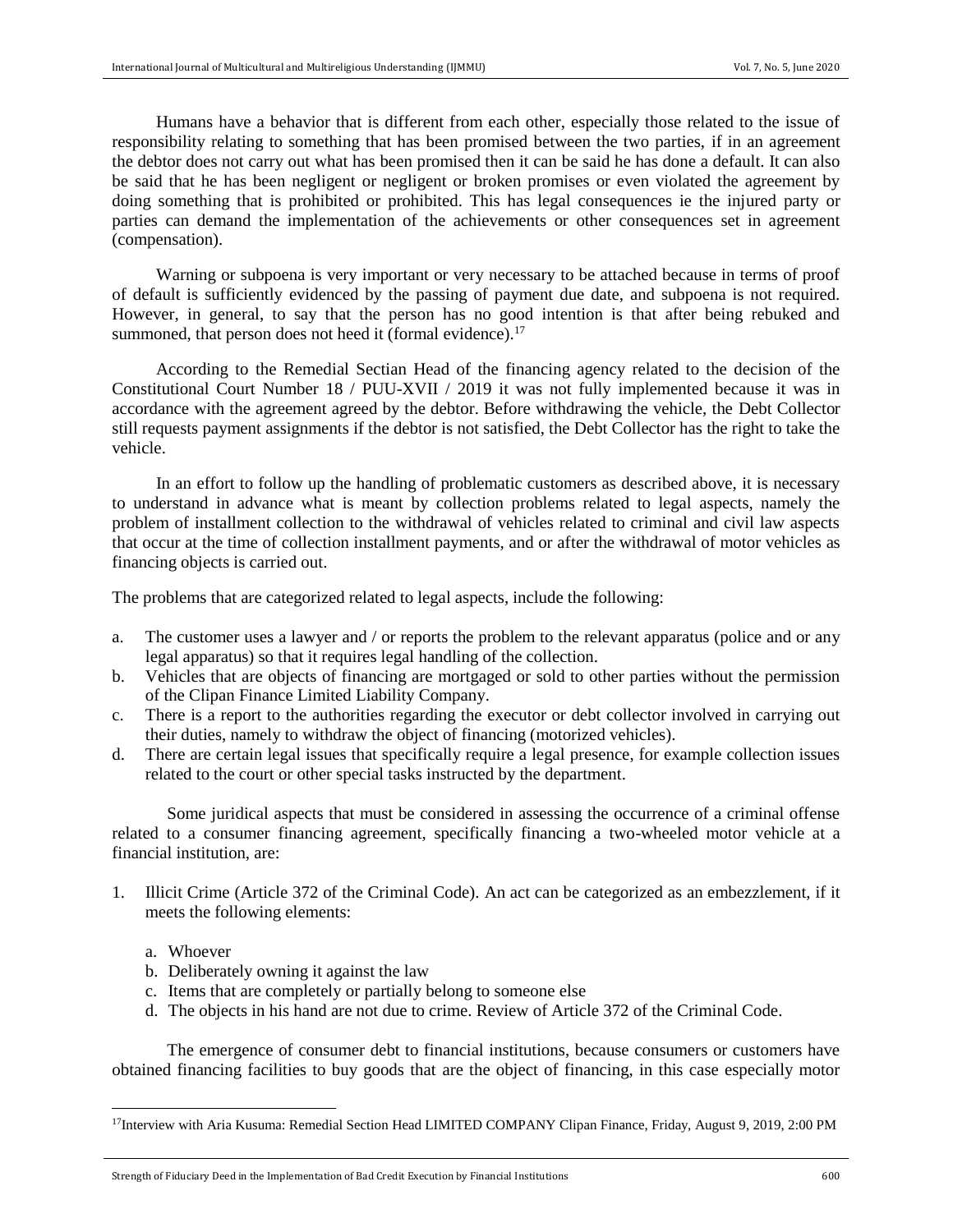vehicles. To re-guarantee the debt, the consumer or customer surrenders the goods bought fiduciary as collateral. The consequence of fiduciary delivery of collateral is that the owner of the collateral is a financial institution as long as the consumer or customer debt has not been paid off, or the liability has not been fully paid. While consumers or customers are borrowers provided by financial institutions in a trust or fiduciary manner. In this case, the consumer (customer) has an obligation to maintain and maintain the integrity of the collateral from any damage, lost or destroyed. Consumers as "Facility Recipients or Guarantors are prohibited from transferring in any way, mortgaging, or renting out collateral to other parties, except with the written consent of the Facility Giver". This provision has been explicitly contained in the Consumer Financing Agreement, in Article 6 item (1).

Then Article 6 paragraph (2) states that "The act of transferring in any way, mortgaging, or renting out collateral to another party without the written consent of the Facility Provider is a criminal offense". (See Consumer Financing Agreement Form Article 6 in the Appendix). Regarding the existence of Vehicle Number and Vehicle Owner's Certificate on behalf of consumers, cannot be a reason for consumers or customers to transfer, mortgage, lease, or sell because the status of the motorized vehicle is a collateral to guarantee the return of debt to the financing agency.

Then it can be explained that the ownership of collateral will return to the consumer or customer after all debts incurred due to financing facilities that have been received, include: principal debt + interest + penalties (if any) repaid and / or fulfilled all obligations. Therefore, consumers or customers who deliberately transfer, sell, pawn collateral before fulfilling all their obligations to financial institutions, by itself can be said to have fulfilled the elements of a criminal offense. In that case, the financial institution can submit a report to the police that there has been embezzlement of collateral items by consumers or customers. In the case of embezzlement,

- 2. Criminal Fraud (Article 378 of the Indonesian Penal Code). An act can already be categorized as a criminal act of fraud, if it meets the following elements:
	- a. Whoever
	- b. With the intention of benefiting yourself or others
	- c. By breaking the law both false names or false circumstances, deception and false words
	- d. Persuade people to give up something

In practice, consumers who carry out the deeds in any way, pawn, or lease collateral (motorized vehicles) to other parties without written approval from the financial institution, will be acted decisively, namely subject to criminal sanctions set in in Article 372 and Article 378 of the Indonesian Penal Code in the form of a threat of imprisonment of no longer than 4 (four) years. In the case of filing a civil lawsuit against consumers (customers) who do default, the finance company (creditors) filed the civil claim to the local District Court.

The Facility Recipient or Guarantee Provider agrees and binds himself to the Facility Provider and or his attorney regarding the occurrence or conditions of default which have passed sufficient time to prove, for which it is not necessary to prove again but sufficient with the occurrence of one or more of the following conditions:

- a. The recipient of the Facility is negligent and or fails to fulfill one or more obligations as specified in this agreement and or the Fiduciary Guarantee Agreement.
- b. Facility Recipient does not or fails to pay installment financing installments on the due date of the installments "

In practice the implementation of consumer financing agreements at financial institutions, a civil lawsuit against consumers (customers) who have done defaults has never been done. The case that often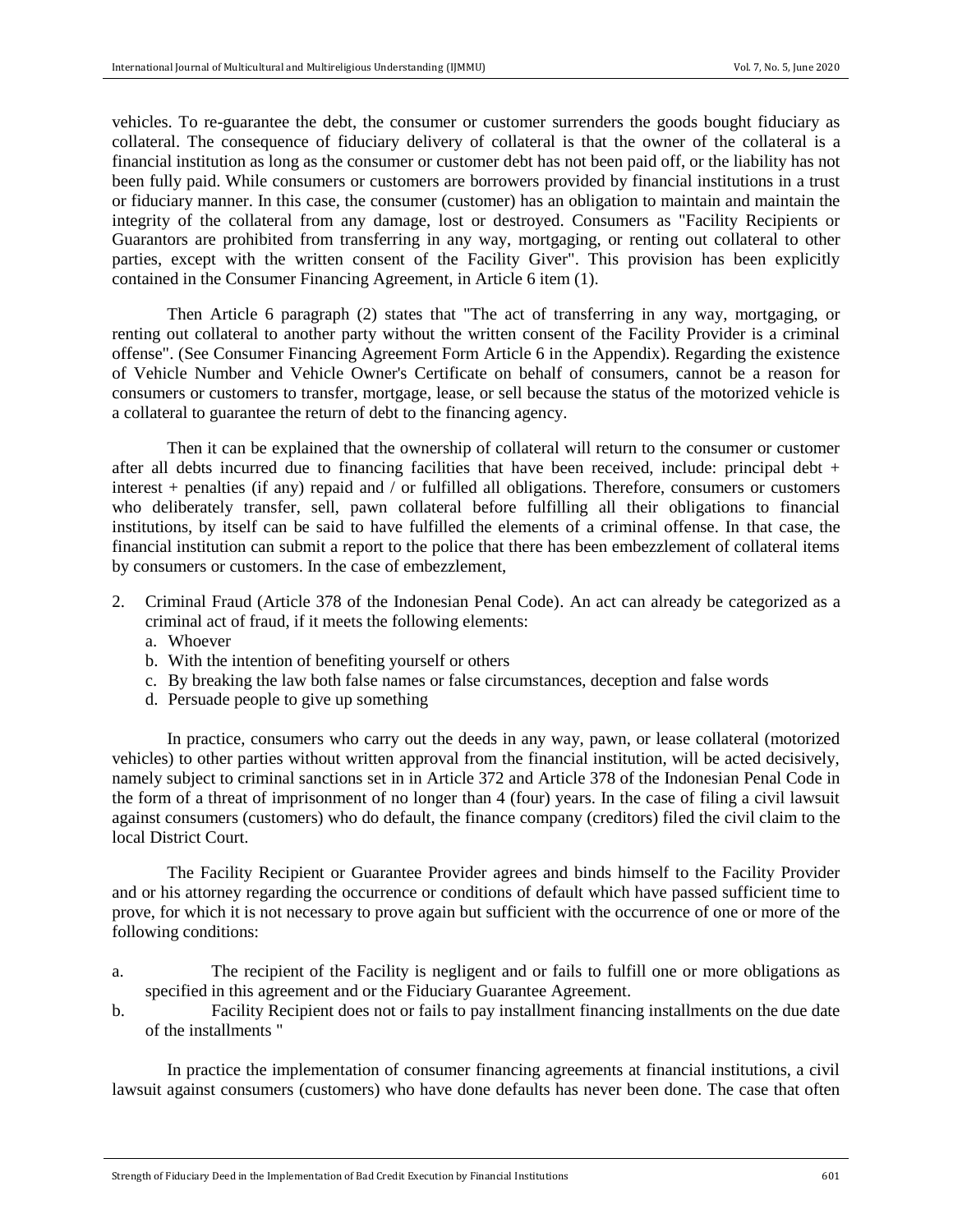occurs is the reporting of embezzlement of crime set out in Article 372 of the Criminal Code, as described above.

Meanwhile, the execution procedure by the Astra Credit Compenies Limited Liability Company according to Abdullah Aziz as Operation Head for debtors conducting defaults, through the stages of the company to conduct billing. This process is in accordance with company rules and does not violate applicable laws. The initial steps taken by the company are:

- 1. On 2 (two) days before the due date, Astra Credit Company will call the debtor to warn if the debtor will due 2 (two) days again and it is advisable to immediately make credit payments.
- 2. Notification of late payment of credit is done 1 (one) day after the due date of credit payment either by phone maupuin letter.
- 3. After 7 (seven) days late, the Head of Operation Collection will be visited and added with the first warning letter.
- 4. After waiting until the 11th day (eleven), the Head of Operation Collection was visited again and a second warning letter was added.
- 5. After the 15th day (fifteenth), if the debtor still has not paid the 3rd warning letter is issued to commemorate the debtor if the bill is past due
- 6. On the 30th (thirty) day, the debtor will be visited by the ARO colection whose position is above the collection accompanied by a power of attorney, and a summons automatically issued from the company's system, power of attorney and This summons is in the form of a power of attorney for the object of fiduciary security that has been due date.
- 7. After the educational approach still does not help the debtor pay his obligations precisely after 90 (ninety) days of delay, then to make a withdrawal it is submitted to the police who move according to Law No. 8 of 2011 or the debt collector used must be registered as a member of the Financial Services Authority by including evidence of the membership in the form of a certificate of an Indonesian finance company association (APPI) issued by the Financial Financial Authority.<sup>18</sup>
- 8. Withdrawal by the debt collector is also done before 90 (ninety) days, if the goods have been known to move tanbro. Legal guarantees general give creditors protection, in the case of object of collateral the fiduciary was destroyed based on article 1131 The Civil Code then the permanent debtor responsible for the debt to creditor, but if the collateral object is transferred to a third party, the droit de duit principle (principle based on the rights of a person who has the right to the object has the power / authority to defend or sue the object from anyone's hands or wherever the object is located) which is the main characteristic from material rights, if the debtor is in default, the creditor can execute the fiduciary security object in the hands of whoever the object is.
- 9. If the fiduciary object is found, or deliberately removed, the company can arrive at the parate execution through court (litigation). this is done so Fiduciary objects can be found or replaced by the debtor as the party responsible.
- 10. After the unit is pulled, put it into a pull and ready to sell. <sup>19</sup> the right to sell the collateral object on its own power, known as parate execution, is the right of fiduciary recipient based on article 29 paragraph (1) letter b of the Law fidusia. The right is confirmed by a promise which must be stated by task of the fiduciary giver that if the contractor is bailed out, the recipient has the right to sell the object guaranteed through general sale without first obtaining approval from the District Court as regulated in Article 15 paragraph (3) of the fiduciary law. the transaction is considered feasible, the vehicle will be released to the buyer.

According to Abdullah Aziz as Operation Head of Astra Credit Company related to the decision of the Constitutional Court number 18 of 2019 related to the decision regarding the execution of fiduciary guarantees through the court, the Astra Credit Company viewed the decision positively, Abdullah Aziz

<sup>18</sup>Interview with Mr. Abdullah Aziz, Operatiaon Head of Astra Credit Company, Wednesday 10 Jil 2019

<sup>19</sup>Interview with Mr. Abdullah Aziz, Operatiaon Head of Astra Credit Company, Wednesday 10 Jil 2019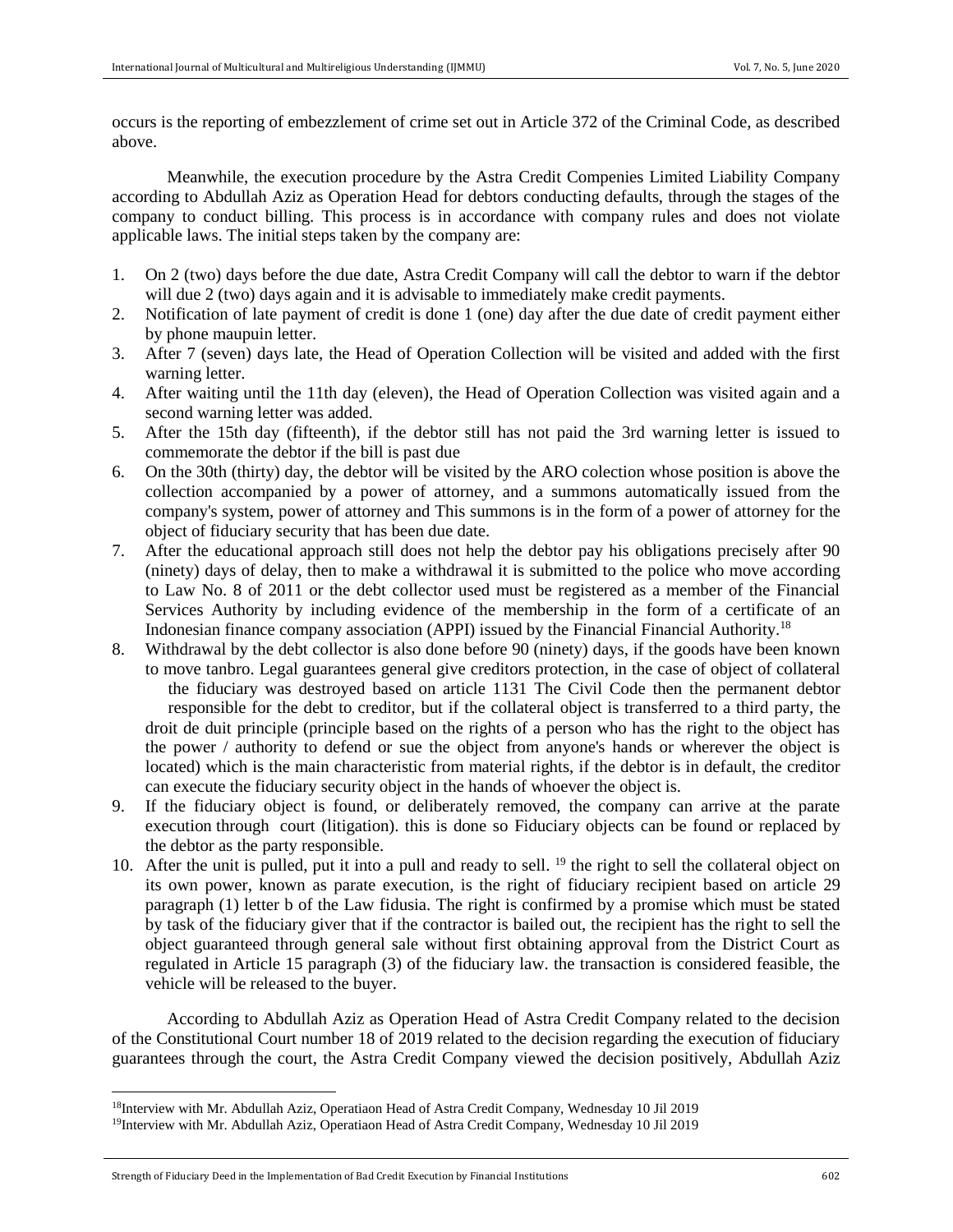stated that in principle Astra Credit Company had done the best in its business processes. The Constitutional Court's decision illustrates the breach of contract or breach between the creditor and the debtor in the financing agreement, the breach of promise and its consequences in handling problem debtors at the Astra Credit Company, the execution process is not directly carried out. Debtors with financial problems can consult with the Astra Credit Company team for consideration of rescheduling and restructuring payments. Astra Credit Company notifies the debtor to read and understand the entire contents of the financing agreement. In order to avoid misunderstanding by the debtor, especially regarding breach of contract / breach of contract, so that debtor financing is useful and smooth until paid  $\overline{\text{off.}}^{20}$ 

In practice this has become an obstacle that cannot be fully carried out by the company Limited Liability Company Astra Credit Compensies. Losses from lack of debt from the debtor can not again asked to debtors for various reasons. The company as the party entitled to a debt deficit from the debtor cannot do much. There are several reasons disclosed, including through the amount of the remaining debt that small, vehicles that have been taken, up to the length of the withdrawal procedure that is passed and the amount of costs that have to be incurred to take care of debtor billing.

According to Aria Kusuma-Remedial Section Head of Clipan Finance Limited Liability Company, say that There are internal obstacles and external obstacles in the effort to settle bad debts. Internal barriers arise from problems within the institution including poor performance systems, but employees at financial institutions work well and are responsible for their work so that these internal obstacles can be avoided  $2<sup>1</sup>$ 

According to Aria Kusuma-Remedial Section Head of Clipan Finance Limited Liability Companysay that There are also external constraints that can hamper installment collection efforts. External barriers arise from the debtor itself, namely the existence of acts against the law against credit agreements that have been agreed by the parties include:

- 1. Debtors are hard to find;
- 2. Debtor moving address;
- 3. Debtor difficulties in finance
- 4. Debtor provides collateral that is not in accordance with the value of the debt; and
- 5. The debtor is negligent, does not understand, or does not pay attention to the terms of the credit agreement.<sup>22</sup>

With the existence of various obstacles, the most ideal settlement of bad loans if there is a normative obstacle in the financing institution, the banking institution (creditors) may be subject to Article 1365 of the Civil Code which states that:

> "Every act that violates the law, which brings harm to another person, obliges the person who because of his mistake to issue the loss, compensates for the loss."<sup>23</sup>

According to Aria Kusuma-Remedial Section Head at one of the financial institutions, say thatin resolving bad credit there must be constraints faced, there are 2 things that most often become obstacles in resolving bad credit, namely:

<sup>&</sup>lt;sup>20</sup>Interview with Mr. Abdullah Aziz, Operatiaon Head of ASTRA CREDIT COMPANY, Wednesday 10 Jil 2019

<sup>21</sup>Interview with Aria Kusuma: Remedial Section Head at one of the financial institutions, Friday, August 9, 2019, 2:00 PM

<sup>&</sup>lt;sup>22</sup>Results of an Interview with Aria Kusuma: Remedial Section Head LIMITED COMPANYClipan Finance, Monday, 12 August 2016, 10:00 AM

<sup>23</sup>Article 1365, Civil Code.

Strength of Fiduciary Deed in the Implementation of Bad Credit Execution by Financial Institutions 603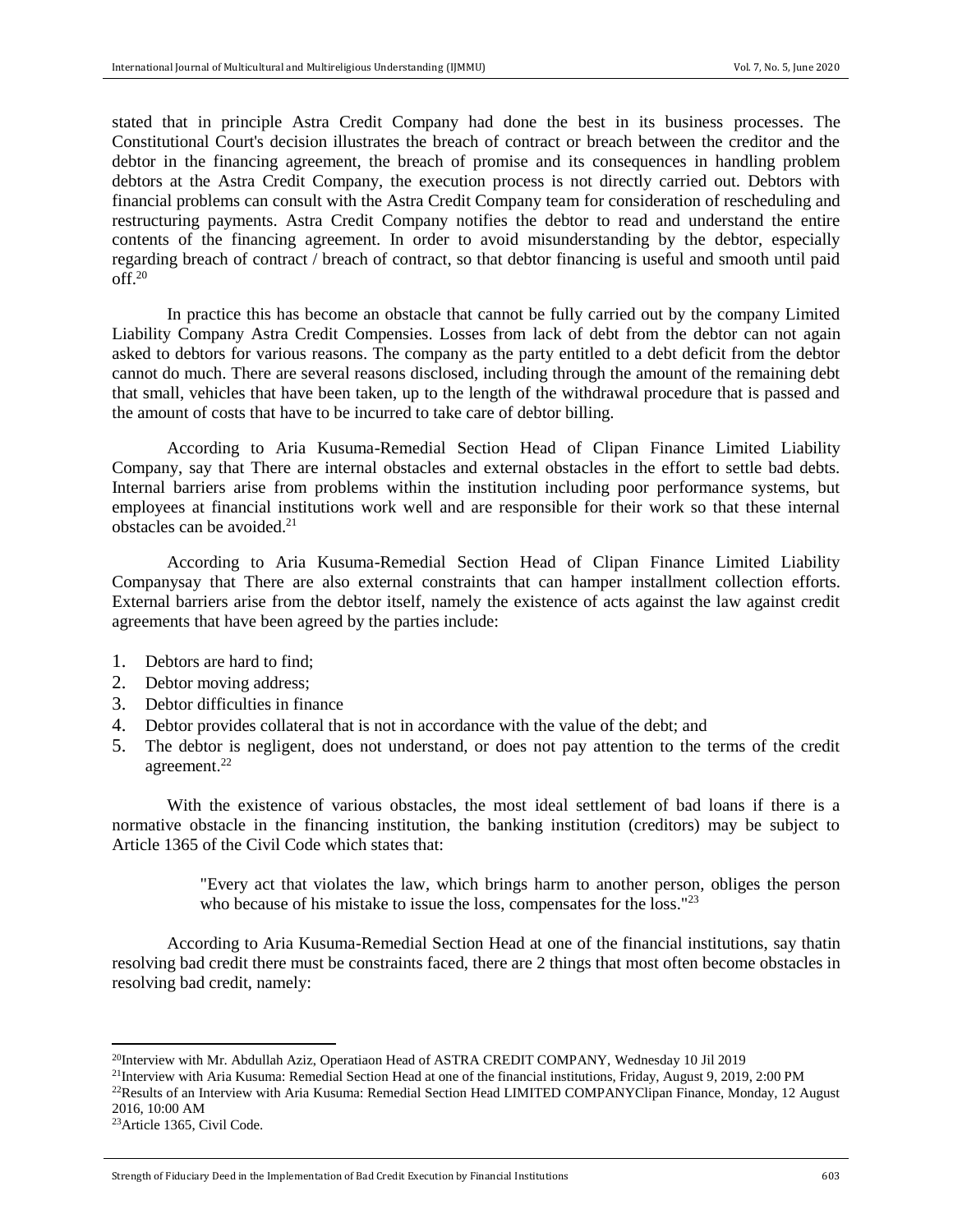- 1. Debtor with bad faith, where according to the results of evaluation and identification conducted by the creidtur, it is known that the debtor is actually able to fulfill his obligations to settle his credit to the financing agency as a creditor, but the debtor intentionally does not resolve his credit problems or intentionally runs away; and
- 2. Debtors experiencing economic problems, where the debtor can not manage his business so that it has a failure that causes the debtor is difficult to meet their obligations to resolve credit problems to the financial institutions. $24$

Obstacles in the settlement of bad debts, namely the existence of resistance by the debtor against the execution auction plan that does not have a clear legal basis, because it is only based on unilateral recognition without proof of evidence or recognition of the debtor. Because legally the position of the debtor as the creditor holding the fiduciary guarantee is already strong, because all of these documents are authentic deeds that have perfect proofing power before the judge.

According to the theory of Legal Certainty states that to find out exactly what rules apply and what is desired thereof. The law must provide certainty about the rule of law that aims to achieve justice for every human being as a member of the community. The use of this theory answers how the creditor must guarantee all legal certainty in the contents of the fiduciary agreement.

## *Conclusion*

Based on the results of Chapter III research above, the authors draw conclusions, namely:

- 1. The power of fiduciary deeds in Fiduciary Security Act Number 42 1999 article 29 concerning fiduciary guarantees fiduciary guarantee has the same executive power as a court decision that has permanent legal force. If the debtor fails to promise, the fiduciary recipient has the right to sell the object which is the object of fiduciary security on his own authority.
- 2. Execution of fiduciary guarantees made by a notary, the arrangement of the position of the fiduciary deed and the role of the notary in making fiduciary deed Article 5 paragraph (1) of Law Number 42 of 1999 concerning Fiduciary Guarantee states that the person authorized to make a Fiduciary Deed is a notary, while Article 17 Law Number 2 of 2014 amendments to Law Number 30 of 2004 concerning Notary Position, which stipulates that Notaries are only authorized to make authentic deeds in their jurisdiction or jurisdiction.Obstacles in the settlement of bad debts, namely the existence of resistance by the debtor to the execution auction plan that does not have a clear legal basis, because it is only based on the recognition of the principle without proof and acknowledgment from the debtor. Because legally the position of the debtor as the creditor holding the Fiduciary Guarantee is already strong, because all the guarantee documents are notarized and based on the law, the document is an authentic deed that has perfect proofing power before the judge.

# *References*

1. Books

 $\overline{a}$ 

Abdul Ghofur Anshori, Philosophy of Law, Gadjah Mada University Press, Yogyakarta, 2009.

Abdul Kadir Muhammad, Indonesian Civil Law, Citra Aditya Bakti, Bandung, 1993.

<sup>&</sup>lt;sup>24</sup>Results of an Interview with Aria Kusuma: Remedial Section Head at a financial institution, Monday, 12 August 2019, 10:00 AM